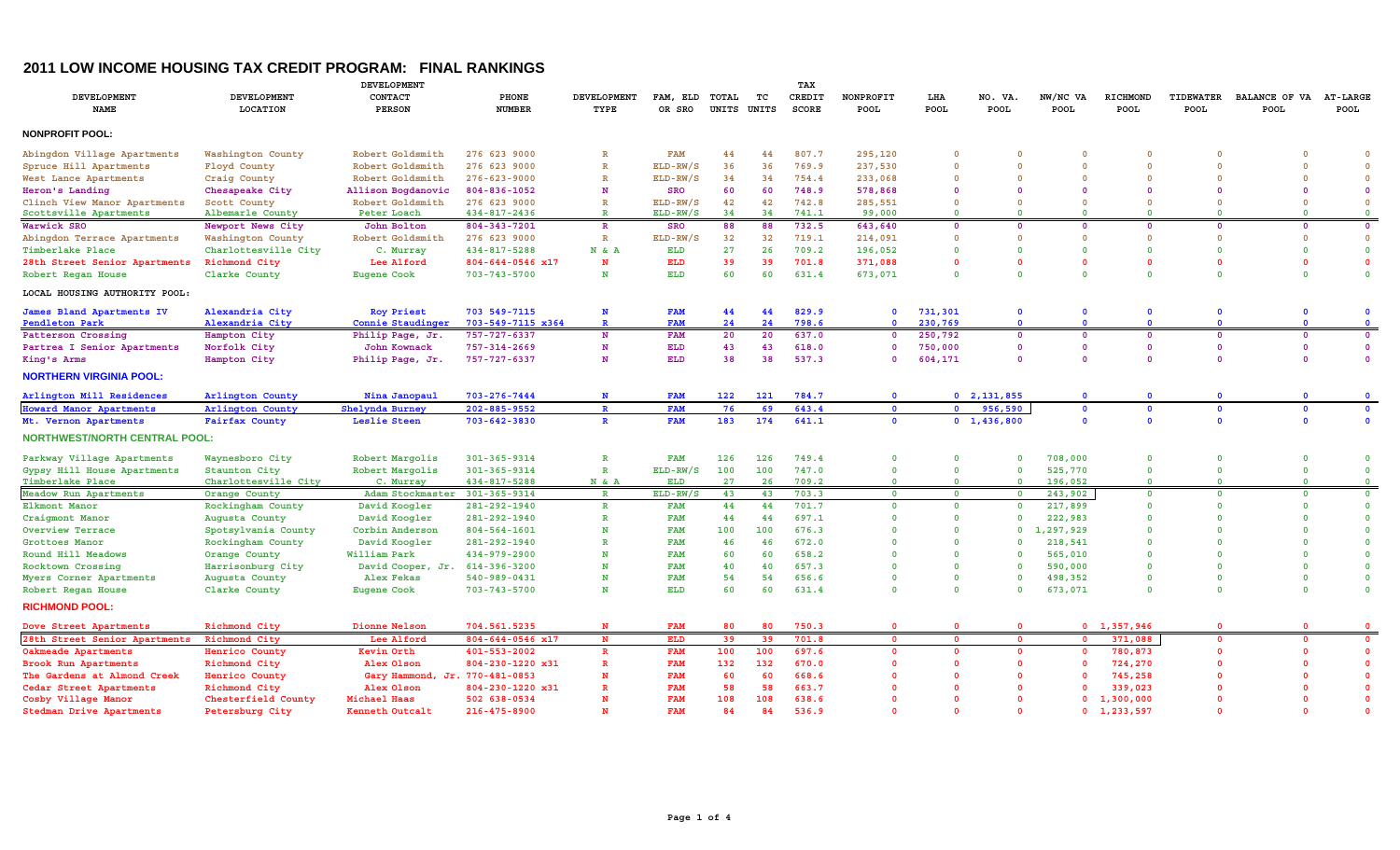| DEVELOPMENT                                         |                         |                               |                                |                                    |                          |       |             | TAX             |                   |                    |                 |                                                   |                         |                          |                                       |                         |
|-----------------------------------------------------|-------------------------|-------------------------------|--------------------------------|------------------------------------|--------------------------|-------|-------------|-----------------|-------------------|--------------------|-----------------|---------------------------------------------------|-------------------------|--------------------------|---------------------------------------|-------------------------|
| DEVELOPMENT<br><b>NAME</b>                          | DEVELOPMENT<br>LOCATION | CONTACT<br><b>PERSON</b>      | PHONE<br><b>NUMBER</b>         | <b>DEVELOPMENT</b><br>TYPE         | FAM, ELD TOTAL<br>OR SRO | UNITS | TC<br>UNITS | CREDIT<br>SCORE | NONPROFIT<br>POOL | LHA<br><b>POOL</b> | NO. VA.<br>POOL | NW/NC VA<br><b>POOL</b>                           | RICHMOND<br><b>POOL</b> | TIDEWATER<br><b>POOL</b> | BALANCE OF VA AT-LARGE<br><b>POOL</b> | POOL                    |
| <b>TIDEWATER POOL:</b>                              |                         |                               |                                |                                    |                          |       |             |                 |                   |                    |                 |                                                   |                         |                          |                                       |                         |
| Burnt Ordinary Village Apartmen James City County   |                         | Adam Stockmaster 301-365-9314 |                                | $\mathbb{R}$                       | ELD-RW/S                 | 22    | 22          | 758.6           |                   | $\Omega$           | $\Omega$        | $\Omega$                                          | $\Omega$                | 137,000                  | - 0                                   | - 0                     |
| Cricket Hill Apartments                             | Mathews County          | Adam Stockmaster 301-365-9314 |                                | $\mathbb{R}$                       | <b>FAM</b>               | 30    | 30          | 751.3           | $\Omega$          | $\Omega$           | $\Omega$        | $\Omega$                                          | $\overline{\mathbf{0}}$ | 196,488                  | -0                                    | - 0                     |
| Campostella Commons Apartments Chesapeake City      |                         | Carl Hardee                   | 757-499-6161                   | $\mathbb{R}$                       | <b>FAM</b>               | 132   | 132         | 738.3           | $\Omega$          | $\Omega$           | $\Omega$        | $\Omega$                                          | $\overline{\mathbf{0}}$ | 740,261                  | - 0                                   | $\overline{\mathbf{0}}$ |
| Hamilton Place II                                   | Portsmouth City         | Kathy Warren                  | 757-399-5261                   | N                                  | <b>FAM</b>               | 84    | 84          | 733.2           | $\Omega$          |                    | $\Omega$        | $\Omega$                                          | $\overline{\mathbf{0}}$ | 899,310                  | $\Omega$                              | $\overline{\mathbf{0}}$ |
| Warwick SRO                                         | Newport News City       | John Bolton                   | 804-343-7201                   | $\mathbb{R}$                       | <b>SRO</b>               | 88    | 88          | 732.5           | $\Omega$          | $\Omega$           | $\Omega$        | $\Omega$                                          | $\overline{\mathbf{0}}$ | 643,640                  | $\Omega$                              | $\overline{\mathbf{0}}$ |
| Heritage Forest II Apartments                       | Newport News City       | Thomas Johnston               | 757-640-2226                   | N                                  | <b>FAM</b>               | 104   | 104         | 706.4           | $\Omega$          | $\Omega$           | $\Omega$        | $\Omega$                                          | $\overline{\mathbf{0}}$ | 576,108                  | $\Omega$                              | $\overline{0}$          |
| Surry Village II Apartments                         | Surry County            | Adam Stockmaster 301-365-9314 |                                | $\mathbb{R}$                       | <b>FAM</b>               | 32    | 32          | 689.8           | $\Omega$          | $\Omega$           | $\Omega$        | $\Omega$                                          | $\overline{\mathbf{0}}$ | 226,837                  | $\Omega$                              | $\overline{\mathbf{0}}$ |
| The Pointe At Pickett Farms                         | Norfolk City            | Thomas Johnston               | 757-640-2226                   | N                                  | <b>FAM</b>               | 120   | 120         | 688.9           |                   | $\Omega$           | $\Omega$        | $\Omega$                                          | $\Omega$                | 1,050,313                |                                       | $\overline{\mathbf{0}}$ |
| Center 800 Phase I                                  | Suffolk City            | <b>irthur "Jib" Edwards</b>   | 410-269-0900                   | N                                  | <b>FAM</b>               | 82    | 82          | 683.0           |                   | $\Omega$           | $\Omega$        | $\Omega$                                          | $\Omega$                | 1,236,701                |                                       | $\mathbf{0}$            |
| Patterson Crossing                                  | Hampton City            | Philip Page, Jr.              | 757-727-6337                   | N                                  | <b>FAM</b>               | 20    | 20          | 637.0           |                   | $\Omega$           | $\Omega$        | $\Omega$                                          |                         | 250,792                  |                                       | $\overline{0}$          |
| Harbor Square Apartments                            | Hampton City            | William Fabbri                | 561-242-4814                   | $\mathbb{R}$                       | <b>FAM</b>               | 367   | 367         | 623.3           |                   | $\Omega$           | $\Omega$        | $\Omega$                                          | $\Omega$                | 2,447,529                |                                       | $\mathbf{0}$            |
| Partrea I Senior Apartments                         | Norfolk City            | John Kownack                  | 757-314-2669                   | N                                  | <b>ELD</b>               | 43    | 43          | 618.0           |                   | $\Omega$           | $\Omega$        | $\Omega$                                          | $\Omega$                | 750,000                  | - 0                                   | $\overline{\mathbf{0}}$ |
| King's Arms                                         | Hampton City            | Philip Page, Jr.              | 757-727-6337                   | N                                  | <b>ELD</b>               | 38    | 38          | 537.3           | $\Omega$          | $\Omega$           | $\Omega$        | $\Omega$                                          | $\Omega$                | 604,171                  | $\Omega$                              | $\overline{0}$          |
| <b>BALANCE OF STATE POOL:</b>                       |                         |                               |                                |                                    |                          |       |             |                 |                   |                    |                 |                                                   |                         |                          |                                       |                         |
| Settlers Point Apartments                           | Washington County       | Noah Nordheimer               | $301 - 998 - 0415$             | $\mathbb R$                        | <b>FAM</b>               | 62    | 62          | 757.2           | $\Omega$          | $\mathbf 0$        | $\mathbf 0$     | $\Omega$                                          | $\mathbf 0$             | $\mathbf 0$              | 428,417                               | $\overline{\mathbf{0}}$ |
| Amherst Village Apartments                          | Amherst County          | Adam Stockmaster 301-365-9314 |                                | $\mathbb{R}$                       | ELD-RW/S                 | 48    | 48          | 744.8           | $\Omega$          | $\Omega$           | $\overline{0}$  | $\mathbf{0}$                                      | $\mathbf 0$             | $\mathbf{0}$             | 250,894                               | $\mathbf{O}$            |
| Springdale Village Apartments                       | <b>Bristol City</b>     | Noah Nordheimer               | 301-998-0415                   | $\mathbf R$                        | <b>FAM</b>               | 136   | 136         | 731.7           | $\mathbf{0}$      | $\Omega$           | $\mathbf{O}$    | $\overline{0}$                                    | $\mathbf 0$             | $\mathbf 0$              | 876,573                               | $\mathbf{0}$            |
| New River Gardens II Apartments Radford City        |                         | Gary Ellis                    | $704 - 357 - 6000$             | $\mathbb{R}$                       | <b>FAM</b>               | 44    | 44          | 727.6           | $\Omega$          | $\mathbf 0$        | $\mathbf 0$     | $\mathbf{0}$                                      | $\overline{\mathbf{0}}$ | $\mathbf{O}$             | 289,899                               | $\overline{\mathbf{0}}$ |
| Lexington House Apartments                          | Lexington City          | Robert Margolis               | 301-365-9314                   | $\mathbb{R}$                       | $ELD-RW/S$               | 78    | 78          | 725.1           |                   | $\Omega$           | $\Omega$        | $\Omega$                                          | $\mathbf 0$             | $\mathbf 0$              | 373,577                               | $\overline{\mathbf{0}}$ |
| Southview Village                                   | Smyth County            | Matthew Finkle                | $212 - 801 - 1073$             | $\mathbb{R}$                       | <b>FAM</b>               | 72    | 72          | 723.3           |                   | $\Omega$           | $\Omega$        | $\Omega$                                          | $\Omega$                | $\Omega$                 | 356,970                               | $\overline{0}$          |
| Abingdon Terrace Apartments                         | Washington County       | Robert Goldsmith              | 276 623 9000                   | $\mathbb{R}$                       | ELD-RW/S                 | 32    | 32          | 719.1           |                   | $\Omega$           | $\Omega$        | $\Omega$                                          | $\Omega$                | $\Omega$                 | 214,091                               | $\overline{0}$          |
| Windemere Apartments                                | Lexington City          | Adam Stockmaster 301-365-9314 |                                | $\mathbb{R}$                       | $ELD-RW/S$               | 38    | 38          | 719.0           |                   | $\Omega$           | $\Omega$        | $\Omega$                                          | $\Omega$                | $\Omega$                 | 232,494                               | $\overline{0}$          |
| Washington Court                                    | Washington County       | Gary Ellis                    | $704 - 357 - 6000$             | $\mathbb{R}$                       | ELD-RW/S                 | 39    | 39          | 713.6           |                   | $\Omega$           | $\Omega$        | $\Omega$                                          | $\Omega$                | $\Omega$                 | 259,761                               | $\overline{\mathbf{0}}$ |
| Lakeside Manor                                      | Rockbridge County       | David Koogler                 | 281-292-1940                   | $\mathbb{R}$                       | <b>FAM</b>               | 23    | 23          | 710.0           |                   | $\Omega$           | $\Omega$        | $\Omega$                                          | $\Omega$                | $\Omega$                 | 140,055                               | $\overline{\mathbf{0}}$ |
| The Virginian                                       | Lynchburg City          | Jim Sari                      | $336 - 972 - 4182$             | $\mathbb{R}$                       | $ELD-RW/S$               | 76    | 76          | 701.7           |                   | $\mathbf{0}$       | $\Omega$        | $\Omega$                                          | $\Omega$                | $\Omega$                 | 848,478                               | $\overline{0}$          |
| Woods Landing Apartments                            | Washington County       | Gary Ellis                    | $704 - 357 - 6000$             | $\mathbb{R}$                       | ELD-RW/S                 | 40    | 40          | 698.5           |                   | $\Omega$           | $\Omega$        | $\Omega$                                          | $\Omega$                | $\Omega$                 | 262,206                               | $\overline{\mathbf{0}}$ |
| Newpark Apartments                                  | Danville City           | <b>Tracy Doran</b>            | 843-284-5150                   | $\mathbb{R}$                       | <b>FAM</b>               | 96    | 96          | 690.1           |                   | $\Omega$           | $\Omega$        | $\Omega$                                          | $\Omega$                | $\Omega$                 | 633,911                               | $\overline{\mathbf{0}}$ |
| Timber Ridge III                                    | Lynchburg City          | Thomas Crowe                  | 317-587-0341                   | N                                  | <b>FAM</b>               | 24    | 24          | 673.4           |                   | $\Omega$           | $\Omega$        | $\Omega$                                          | $\mathbf{0}$            | $\Omega$                 | 296,750                               | $\overline{\mathbf{0}}$ |
| Exmore Village                                      | Northampton County      | David Koogler                 | 281-292-1940                   | $\mathbb{R}$                       | ELD-RW/S                 | 36    | 36          | 671.8           |                   | $\Omega$           | $\Omega$        | $\Omega$                                          | $\Omega$                | $\Omega$                 | 235,485                               | $\overline{0}$          |
| Clearview Manor                                     | Roanoke County          | Matthew Finkle                | 212-801-1073                   | $\mathbb{R}$                       | ELD-RW/S                 | 100   | 100         | 633.0           |                   | $\mathbf 0$        | $\Omega$        | $\Omega$                                          | $\Omega$                | $\Omega$                 | 588,749                               | $\overline{\mathbf{0}}$ |
| Spruce Village                                      | Martinsville City       | Matthew Finkle                | 212-801-1073                   | $\mathbb{R}$                       | ELD-RW/S                 | 100   | 100         | 623.2           | $\Omega$          | $\mathbf 0$        | $\Omega$        | $\Omega$                                          | $\Omega$                | $\mathbf 0$              | 546,383                               | $\overline{\mathbf{0}}$ |
| DISQUALIFIED DUE TO MARKET CONDITIONS:              |                         |                               |                                |                                    |                          |       |             |                 |                   |                    |                 |                                                   |                         |                          |                                       |                         |
| Crescent Park Senior Apartments Fredericksburg City |                         | <b>Tracy Doran</b>            | 843-284-5150                   | N                                  | ELD                      | 60    | 60          | 699.7           |                   | $\Omega$           | $\Omega$        | $\Omega$                                          | $\Omega$                | $\Omega$                 | $\Omega$                              | $\mathbf{0}$            |
| Grayson Park                                        | Richmond City           | <b>Tracy Doran</b>            | 843-284-5150                   | N                                  | <b>FAM</b>               | 114   | 114         | 603.4           | $\Omega$          | $\Omega$           | $\Omega$        | $\Omega$                                          | $\mathbf{0}$            | $\Omega$                 | $\Omega$                              | $\mathbf{0}$            |
| Oxford Apartments                                   | Botetourt County        | <b>Eugene Cook</b>            | $703 - 743 - 5700$             | N                                  | <b>FAM</b>               | 60    | 60          | 566.4           | $\Omega$          | $\Omega$           | $\Omega$        | $\Omega$                                          | $\Omega$                | $\Omega$                 | $\Omega$                              | $\Omega$                |
| DID NOT MEET THRESHOLD:                             |                         |                               |                                |                                    |                          |       |             |                 |                   |                    |                 |                                                   |                         |                          |                                       |                         |
| Villas at Chaparral Woods                           | Roanoke County          | Peter Shkreli                 | $843 - 458 - 4350$             | N                                  | ELD                      | 48    | 48          | 495.0           |                   | $\Omega$           | $\Omega$        | $\Omega$                                          | $\Omega$                | $\Omega$                 | $\Omega$                              | $\overline{\mathbf{0}}$ |
| La Crosse Apartments                                | Mecklenburg County      | Kenneth Outcalt               | $216 - 475 - 8900$             | N                                  | <b>FAM</b>               | 84    | 84          | 468.3           | $\Omega$          | $\mathbf 0$        | $\Omega$        | $\Omega$                                          | $\overline{\mathbf{0}}$ | $\Omega$                 | $\Omega$                              | $\overline{\mathbf{0}}$ |
| Northwinds Apartments                               | Wythe County            | Todd Copeland                 | 757-473-3706                   | $\mathbb{R}$                       | <b>FAM</b>               | 144   | 144         | 0.0             | $\Omega$          | $\Omega$           | $\Omega$        | $\Omega$                                          | $\overline{0}$          | $\Omega$                 | $\Omega$                              | $\overline{\mathbf{0}}$ |
|                                                     |                         |                               |                                | TAX CREDITS FUNDED IN EACH POOL    |                          |       |             |                 | 1,729,137         |                    |                 | 962,070 2,131,855 1,429,822 1,357,946             |                         | 2,616,699                | 679,311                               |                         |
|                                                     |                         |                               |                                | TAX CREDITS AVAILABLE IN EACH POOL |                          |       |             |                 |                   |                    |                 | 2,037,914 1,018,957 3,032,717 1,552,265 1,710,299 |                         | 3, 115, 578              | 1, 118, 360 2, 679, 250               |                         |
|                                                     |                         |                               | REMAINING CREDITS IN EACH POOL |                                    |                          |       |             |                 | 308,777           | 56,887             | 900,862         | 122,443                                           | 352,353                 | 498,879                  | 439,049                               |                         |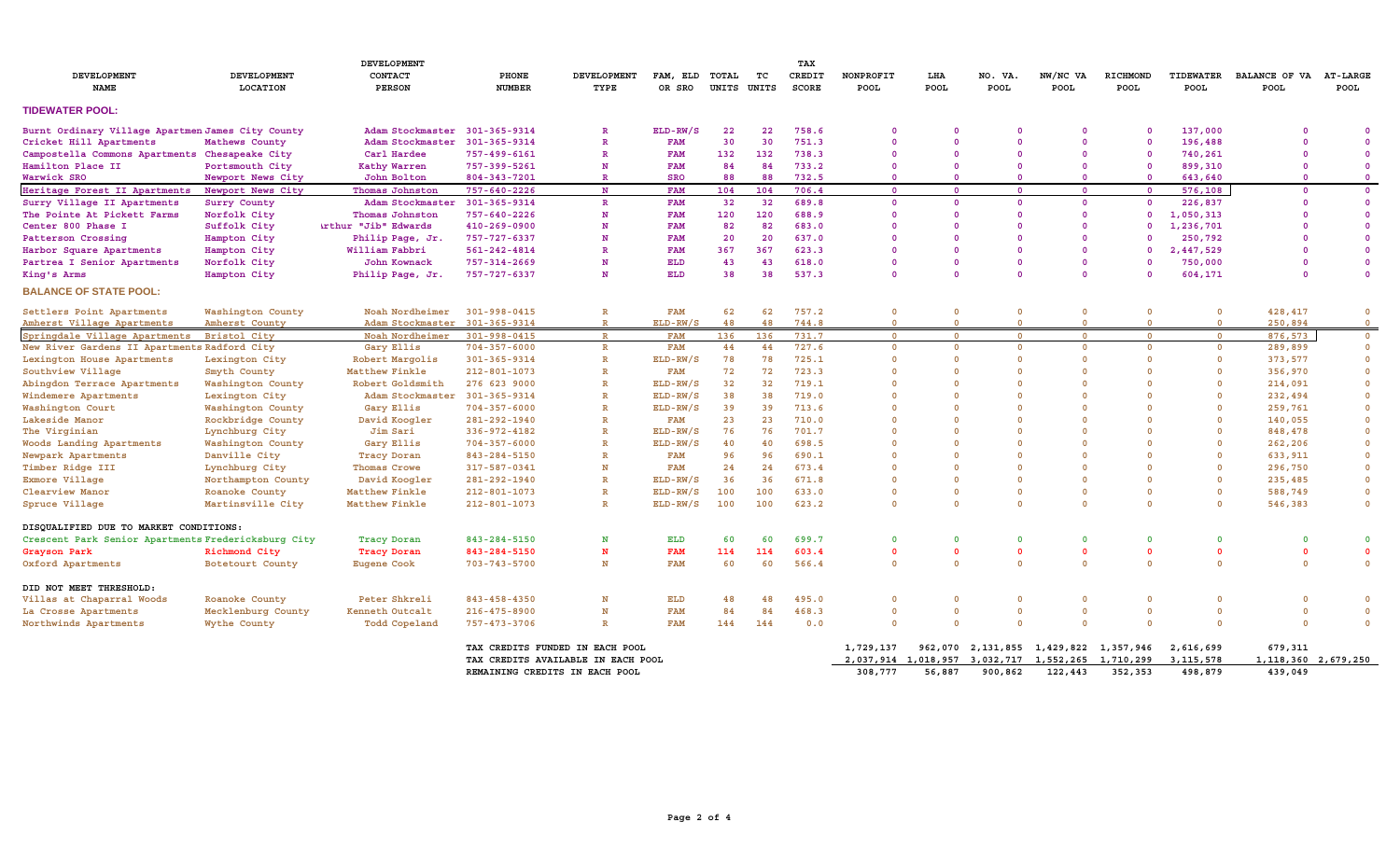| <b>DEVELOPMENT</b>                           |                     |                                |                    |                    |                |             |                 | TAX    |                |             |          |                                         |                |                |                |                 |
|----------------------------------------------|---------------------|--------------------------------|--------------------|--------------------|----------------|-------------|-----------------|--------|----------------|-------------|----------|-----------------------------------------|----------------|----------------|----------------|-----------------|
| DEVELOPMENT                                  | <b>DEVELOPMENT</b>  | CONTACT                        | <b>PHONE</b>       | <b>DEVELOPMENT</b> | FAM, ELD TOTAL |             | TC              | CREDIT | NONPROFIT      | LHA         | NO. VA.  | NW/NC VA                                | RICHMOND       | TIDEWATER      | BALANCE OF VA  | <b>AT-LARGE</b> |
| NAME                                         | LOCATION            | <b>PERSON</b>                  | <b>NUMBER</b>      | TYPE               | OR SRO         | UNITS UNITS |                 | SCORE  | <b>POOL</b>    | <b>POOL</b> | POOL     | POOL                                    | POOL           | POOL           | POOL           | POOL            |
| TIER ONE AT-LARGE POOL:                      |                     |                                |                    |                    |                |             |                 |        |                |             |          |                                         |                |                |                |                 |
| Springdale Village Apartments                | <b>Bristol City</b> | Noah Nordheimer                | $301 - 998 - 0415$ | $\mathbb{R}$       | <b>FAM</b>     | 136         | 136             | 731.7  | $\Omega$       | $\Omega$    |          | $\Omega$                                | $\Omega$       | $\Omega$       | $\Omega$       | 876,573         |
| Heritage Forest II Apartments                | Newport News City   | Thomas Johnston                | 757-640-2226       | N                  | <b>FAM</b>     | 104         | 104             | 706.4  | $\Omega$       | $\Omega$    | $\Omega$ | $\Omega$                                | $\Omega$       | $\Omega$       | n              | 576,108         |
| Meadow Run Apartments                        | Orange County       | Adam Stockmaster 301-365-9314  |                    | $\mathbb{R}$       | ELD-RW/S       | 43          | 43              | 703.3  | $\Omega$       |             |          | $\Omega$                                | $\Omega$       | $\Omega$       | n              | 243,902         |
| 28th Street Senior Apartments                | Richmond City       | Lee Alford                     | 804-644-0546 x17   | N                  | ELD            | 39          | 39              | 701.8  | $\Omega$       |             |          |                                         | $\Omega$       | $\Omega$       |                | 371,088         |
| Howard Manor Apartments                      | Arlington County    | Shelynda Burney                | 202-885-9552       | $\mathbb{R}$       | <b>FAM</b>     | 76          | 69              | 631.2  | $\Omega$       |             |          |                                         | $\Omega$       | $\Omega$       | $\Omega$       | 956,590         |
|                                              |                     |                                |                    |                    |                |             |                 |        |                |             |          | TOTAL CREDITS FUNDED IN AT-LARGE POOL = |                |                | 3,024,261      |                 |
| TIER TWO AT-LARGE POOL:                      |                     |                                |                    |                    |                |             |                 |        |                |             |          |                                         |                |                |                |                 |
| New River Gardens II Apartments Radford City |                     | Gary Ellis                     | $704 - 357 - 6000$ | $\mathbb{R}$       | <b>FAM</b>     | 44          | 44              | 727.6  |                | $\Omega$    |          | $\Omega$                                | $\Omega$       | $\Omega$       |                | 289,899         |
| Lexington House Apartments                   | Lexington City      | Robert Margolis                | 301-365-9314       | $\mathbb{R}$       | ELD-RW/S       | 78          | 78              | 725.1  | $\Omega$       | $\Omega$    | $\Omega$ | $\Omega$                                | $\Omega$       | $\Omega$       |                | 373,577         |
| Southview Village                            | Smyth County        | Matthew Finkle                 | 212-801-1073       | $\mathbb{R}$       | <b>FAM</b>     | 72          | 72              | 723.3  | $\Omega$       |             |          | $\Omega$                                | $\mathbf{0}$   | $\Omega$       |                | 356,970         |
| Abingdon Terrace Apartments                  | Washington County   | Robert Goldsmith               | 276 623 9000       | $\mathbb{R}$       | ELD-RW/S       | 32          | 32 <sub>2</sub> | 719.1  | $\Omega$       | $\Omega$    | $\Omega$ | $\Omega$                                | $\mathbf{0}$   | $\Omega$       |                | 214,091         |
| Windemere Apartments                         | Lexington City      | Adam Stockmaster 301-365-9314  |                    | $\mathbb{R}$       | ELD-RW/S       | 38          | 38              | 719.0  | $\Omega$       |             |          | $\Omega$                                | $\Omega$       | $\Omega$       |                | 232,494         |
| Washington Court                             | Washington County   | Gary Ellis                     | $704 - 357 - 6000$ | $\mathbb{R}$       | ELD-RW/S       | 39          | 39              | 713.6  | $\Omega$       |             |          | $\Omega$                                | $\Omega$       | $\Omega$       |                | 259,761         |
| Lakeside Manor                               | Rockbridge County   | David Koogler                  | 281-292-1940       | $\mathbb{R}$       | <b>FAM</b>     | 23          | 23              | 710.0  |                |             |          | $\Omega$                                | $\Omega$       | $\Omega$       |                | 140,055         |
| Elkmont Manor                                | Rockingham County   | David Koogler                  | 281-292-1940       | $\mathbf R$        | <b>FAM</b>     | 44          | 44              | 701.7  | $\Omega$       |             |          | $\Omega$                                | $\Omega$       | $\Omega$       |                | 217,899         |
| The Virginian                                | Lynchburg City      | Jim Sari                       | 336-972-4182       | $\mathbb{R}$       | ELD-RW/S       | 76          | 76              | 701.7  |                |             |          |                                         |                | $\Omega$       |                | 848,478         |
| Woods Landing Apartments                     | Washington County   | Gary Ellis                     | $704 - 357 - 6000$ | $\mathbb{R}$       | ELD-RW/S       | 40          | 40              | 698.5  | $\Omega$       |             |          | $\Omega$                                | $\mathbf{0}$   | $\Omega$       |                | 262,206         |
| Oakmeade Apartments                          | Henrico County      | Kevin Orth                     | 401-553-2002       | R                  | <b>FAM</b>     | 100         | 100             | 697.6  |                |             |          |                                         | $\Omega$       |                |                | 780,873         |
| Craigmont Manor                              | Augusta County      | David Koogler                  | 281-292-1940       | R                  | <b>FAM</b>     | 44          | 44              | 697.1  | $\Omega$       |             |          | $\Omega$                                | $\Omega$       | $\Omega$       |                | 222,983         |
| Timber Ridge III                             | Lynchburg City      | Thomas Crowe                   | 317-587-0341       | N                  | <b>FAM</b>     | 24          | 24              | 693.4  | $\Omega$       |             |          | $\Omega$                                | $\Omega$       | $\Omega$       |                | 296,750         |
| Newpark Apartments                           | Danville City       | <b>Tracy Doran</b>             | 843-284-5150       | $\mathbb{R}$       | <b>FAM</b>     | 96          | 96              | 690.1  | $\Omega$       | $\Omega$    |          | $\Omega$                                | $\Omega$       | $\Omega$       |                | 633,911         |
| Surry Village II Apartments                  | Surry County        | Adam Stockmaster 301-365-9314  |                    | R                  | <b>FAM</b>     | 32          | 32              | 689.8  | <sup>n</sup>   |             |          |                                         | $\Omega$       | $\Omega$       | O              | 226,837         |
| The Pointe At Pickett Farms                  | Norfolk City        | Thomas Johnston                | $757 - 640 - 2226$ | N                  | <b>FAM</b>     | 120         | 120             | 688.9  | $\Omega$       | $\Omega$    | $\Omega$ | $\Omega$                                | $\Omega$       | $\Omega$       |                | 0, 1, 050, 313  |
| Grottoes Manor                               | Rockingham County   | David Koogler                  | 281-292-1940       | R                  | <b>FAM</b>     | 46          | 46              | 672.0  | $\Omega$       |             |          | $\Omega$                                | $\Omega$       | $\Omega$       |                | 218,541         |
| Exmore Village                               | Northampton County  | David Koogler                  | 281-292-1940       | $\mathbb{R}$       | ELD-RW/S       | 36          | 36              | 671.8  | $\Omega$       |             |          | $\Omega$                                | $\Omega$       | $\Omega$       |                | 235,485         |
| Brook Run Apartments                         | Richmond City       | Alex Olson                     | 804-230-1220 x31   | R                  | <b>FAM</b>     | 132         | 132             | 670.0  |                |             |          | $\Omega$                                | $\Omega$       | $\Omega$       |                | 724,270         |
| The Gardens at Almond Creek                  | Henrico County      | Gary Hammond, Jr. 770-481-0853 |                    | N                  | <b>FAM</b>     | 60          | 60              | 668.6  |                |             |          |                                         | $\Omega$       | $\Omega$       |                | 745,258         |
| Cedar Street Apartments                      | Richmond City       | Alex Olson                     | 804-230-1220 x31   | $\mathbf R$        | <b>FAM</b>     | 58          | 58              | 663.7  | $\Omega$       |             |          | $\Omega$                                | $\Omega$       | $\Omega$       |                | 339,023         |
| Center 800 Phase I                           | Suffolk City        | <b>Arthur "Jib" Edwards</b>    | 410-269-0900       | N                  | <b>FAM</b>     | 82          | 82              | 663.0  | $\Omega$       |             |          | $\Omega$                                | $\Omega$       | $\Omega$       |                | 0, 1, 236, 701  |
| Rocktown Crossing                            | Harrisonburg City   | David Cooper, Jr. 614-396-3200 |                    | N                  | <b>FAM</b>     | 40          | 40              | 657.3  | $\Omega$       |             |          | $\Omega$                                | $\Omega$       | $\Omega$       |                | 590,000         |
| Myers Corner Apartments                      | Augusta County      | Alex Fekas                     | 540-989-0431       | N                  | <b>FAM</b>     | 54          | 54              | 656.6  | $\Omega$       |             |          | $\Omega$                                | $\Omega$       | $\Omega$       | $\Omega$       | 498,352         |
| Overview Terrace                             | Spotsylvania County | Corbin Anderson                | 804-564-1601       | N                  | <b>FAM</b>     | 100         | 100             | 656.3  | $\Omega$       |             |          | $\Omega$                                | $\mathbf{0}$   | $\Omega$       |                | 0, 1, 297, 929  |
| Cosby Village Manor                          | Chesterfield County | Michael Haas                   | 502 638-0534       | $\mathbf{N}$       | <b>FAM</b>     | 108         | 108             | 638.6  | $\Omega$       | $\Omega$    | $\Omega$ | $\Omega$                                | $\Omega$       | $\overline{0}$ |                | 0 1, 300, 000   |
| Round Hill Meadows                           | Orange County       | William Park                   | 434-979-2900       | $\mathbf N$        | <b>FAM</b>     | 60          | 60              | 638.2  | $\overline{0}$ | $\Omega$    | $\Omega$ | $\Omega$                                | $\overline{0}$ | $\overline{0}$ | $\overline{0}$ | 565,010         |
| Clearview Manor                              | Roanoke County      | Matthew Finkle                 | 212-801-1073       | $\mathbb{R}$       | ELD-RW/S       | 100         | 100             | 633.0  | $\Omega$       |             |          | $\Omega$                                | $\Omega$       | $\Omega$       | $\Omega$       | 588,749         |
| Robert Regan House                           | Clarke County       | <b>Eugene Cook</b>             | $703 - 743 - 5700$ | N                  | ELD            | 60          | 60              | 631.4  | $\Omega$       | $\Omega$    | $\Omega$ | $\Omega$                                | $\Omega$       | $\Omega$       | $\Omega$       | 673,071         |
| Mt. Vernon Apartments                        | Fairfax County      | Leslie Steen                   | 703-642-3830       | $\mathbf{R}$       | <b>FAM</b>     | 183         | 174             | 631.1  |                |             |          | $\Omega$                                | $\Omega$       | $\Omega$       |                | 0, 1, 436, 800  |
| Harbor Square Apartments                     | Hampton City        | William Fabbri                 | 561-242-4814       | R                  | <b>FAM</b>     | 367         | 367             | 623.3  | $\Omega$       |             |          | $\Omega$                                | $\Omega$       | $\Omega$       |                | 0, 2, 447, 529  |
| Spruce Village                               | Martinsville City   | Matthew Finkle                 | $212 - 801 - 1073$ | $\mathbb{R}$       | ELD-RW/S       | 100         | 100             | 623.2  | $\Omega$       |             |          | $\Omega$                                | $\Omega$       | $\Omega$       |                | 546,383         |
| Partrea I Senior Apartments                  | Norfolk City        | John Kownack                   | 757-314-2669       | N                  | ELD            | 43          | 43              | 618.0  | $\Omega$       |             |          | $\Omega$                                | $\Omega$       | $\Omega$       |                | 750,000         |
| Patterson Crossing                           | Hampton City        | Philip Page, Jr.               | 757-727-6337       | N                  | <b>FAM</b>     | 20          | 20              | 617.0  | $\Omega$       |             |          | $\Omega$                                | $\Omega$       | $\Omega$       |                | 250,792         |
| King's Arms                                  | Hampton City        | Philip Page, Jr.               | 757-727-6337       | N                  | ELD            | 38          | 38              | 517.3  | $\Omega$       | $\Omega$    | $\Omega$ | $\Omega$                                | - 0            | $\Omega$       |                | 604,171         |
| Stedman Drive Apartments                     | Petersburg City     | Kenneth Outcalt                | 216-475-8900       | N                  | <b>FAM</b>     | 84          | 84              | 516.9  | $\Omega$       | $\Omega$    | $\Omega$ | $\Omega$                                | $\Omega$       | $\Omega$       |                | 0, 1, 233, 597  |